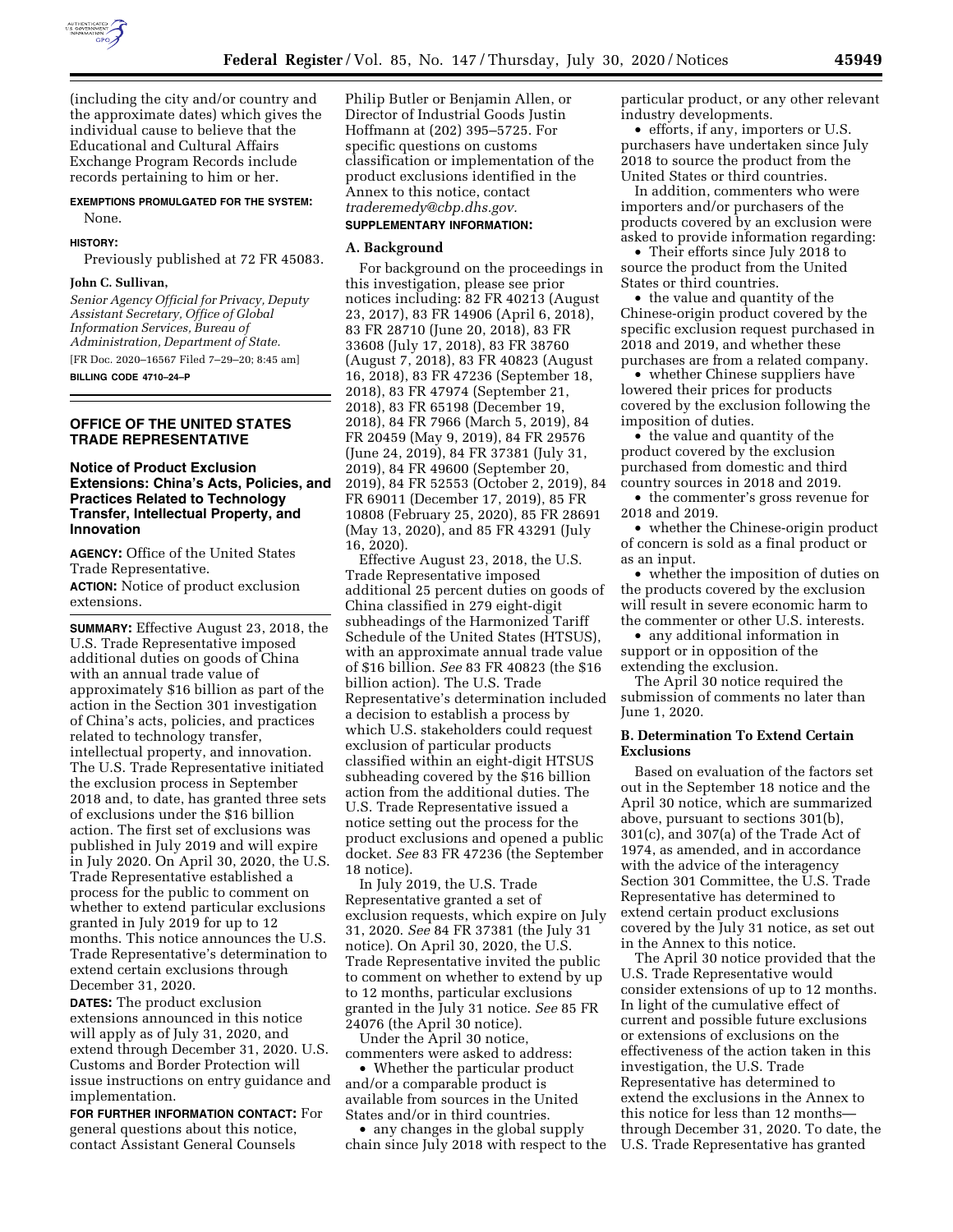more than 6,700 exclusion requests, has extended some of these exclusions, and may consider further extensions of exclusions. Furthermore, more than 200 requests are pending on the products covered by the action taken on August 20, 2019. The U.S. Trade Representative will take account of the cumulative effect of exclusions in considering the possible further extension of the exclusions covered by this notice, as well as possible extensions of exclusions of other products covered by

the action in this investigation. The U.S. Trade Representative's determination also takes into account advice from advisory committees and any public comments concerning extension of the pertinent exclusion.

In accordance with the September 18 notice, the exclusions are available for any product that meets the description in the Annex, regardless of whether the importer filed an exclusion request. Further, the scope of each exclusion is governed by the scope of the ten-digit

HTSUS headings and product descriptions in the Annex to this notice, and not by the product descriptions set out in any particular request for exclusion.

The U.S. Trade Representative will continue to issue determinations on a periodic basis.

#### **Joseph Barloon,**

*General Counsel, Office of the United States Trade Representative.* 

**BILLING CODE 3290–FO–P**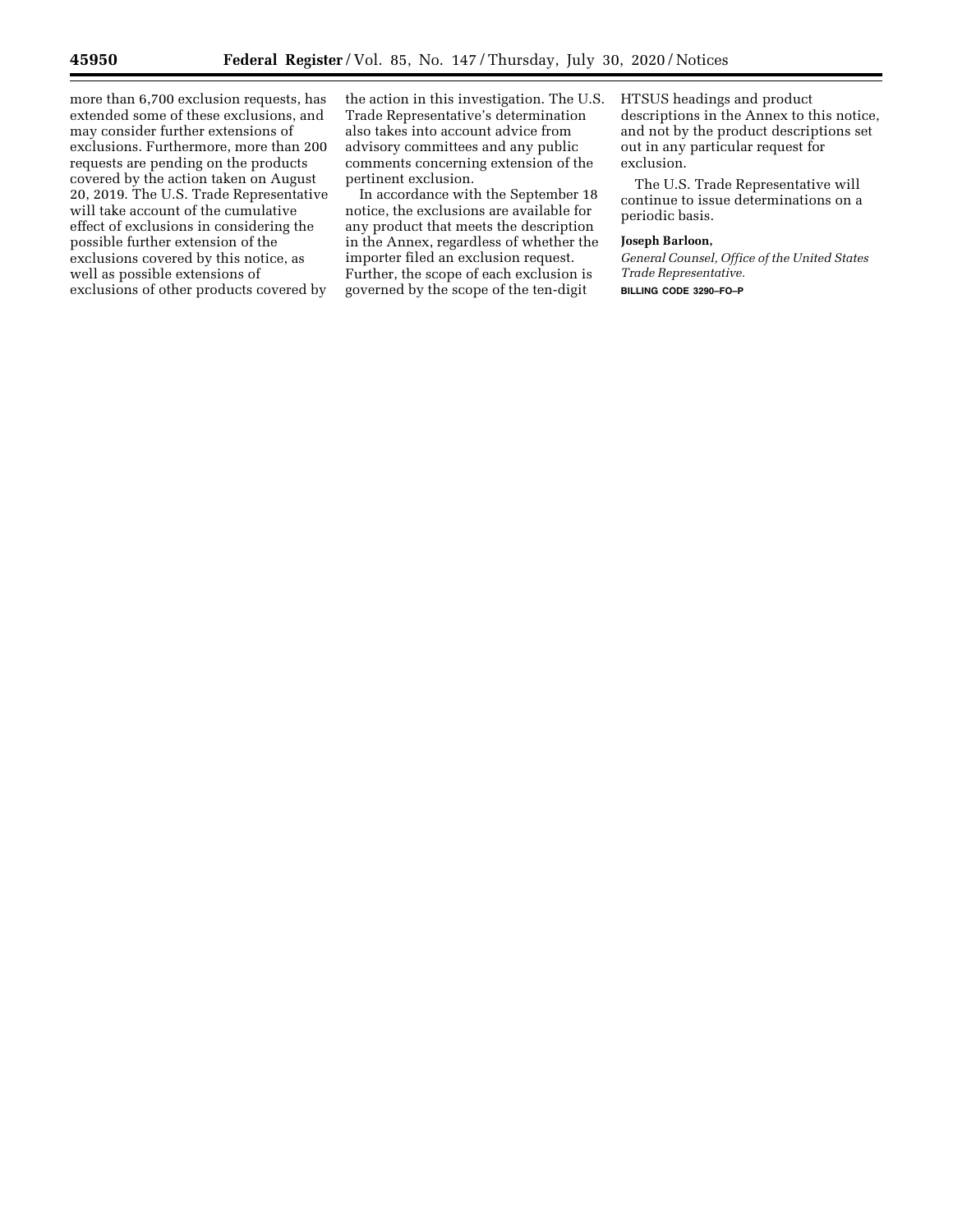# **ANNEX**

Effective with respect to goods entered for consumption, or withdrawn from warehouse for consumption, on or after 12:01 a.m. eastern daylight time on July 31, 2020 and before 11:59 p.m. eastern daylight time on December 31, 2020, subchapter III of chapter 99 of the Harmonized Tariff Schedule of the United States (HTSUS) is modified:

1. by inserting the following new heading 9903.88.54 in numerical sequence, with the material in the new heading inserted in the columns of the HTSUS labeled "Heading/Subheading", "Article Description", and "Rates of Duty 1-General", respectively:

| Heading/<br><b>Subheading</b> | <b>Article Description</b>                                                                                                                                                                                                                                                      | <b>Rates of Duty</b>                                             |                |  |
|-------------------------------|---------------------------------------------------------------------------------------------------------------------------------------------------------------------------------------------------------------------------------------------------------------------------------|------------------------------------------------------------------|----------------|--|
|                               |                                                                                                                                                                                                                                                                                 |                                                                  |                |  |
|                               |                                                                                                                                                                                                                                                                                 | General                                                          | <b>Special</b> |  |
| "9903.88.54                   | Effective with respect to entries on or after<br>July 31, 2020, and through December 31,<br>2020, articles the product of China, as<br>provided for in U.S. note $20(ggg)$ to this<br>subchapter, each covered by an exclusion<br>granted by the U.S. Trade Representative<br>. | The duty<br>provided in<br>the<br>applicable<br>subheading<br>,, |                |  |

2. by inserting the following new U.S. note  $20(ggg)$  to subchapter III of chapter 99 in numerical sequence:

"(ggg) The U.S. Trade Representative determined to establish a process by which particular products classified in heading  $9903.88.02$  and provided for in U.S. notes  $20(c)$ and  $20(d)$  to this subchapter could be excluded from the additional duties imposed by heading 9903.88.02. See 83 Fed. Reg. 40823 (August 16, 2018) and 83 Fed. Reg. 47326 (September 18, 2018). Pursuant to the product exclusion process, the U.S. Trade Representative has determined that, as provided in heading 9903.88.54, the additional duties provided for in heading 9903.88.02 shall not apply to the following particular products, which are provided for in the enumerated statistical reporting numbers:

- (1) Polytetrafluoroethylene ( $(C2F4)$ n), having a particle size of 5 to 500 microns and a melting point of 315 to 329 degrees Celsius (described in statistical reporting number 3904.61.0090)
- (2) Polyethylene film,  $20.32$  to 198.12 cm in width, and 30.5 to 2000.5 m in length, coated on one side with solvent acrylic adhesive, clear or in transparent colors,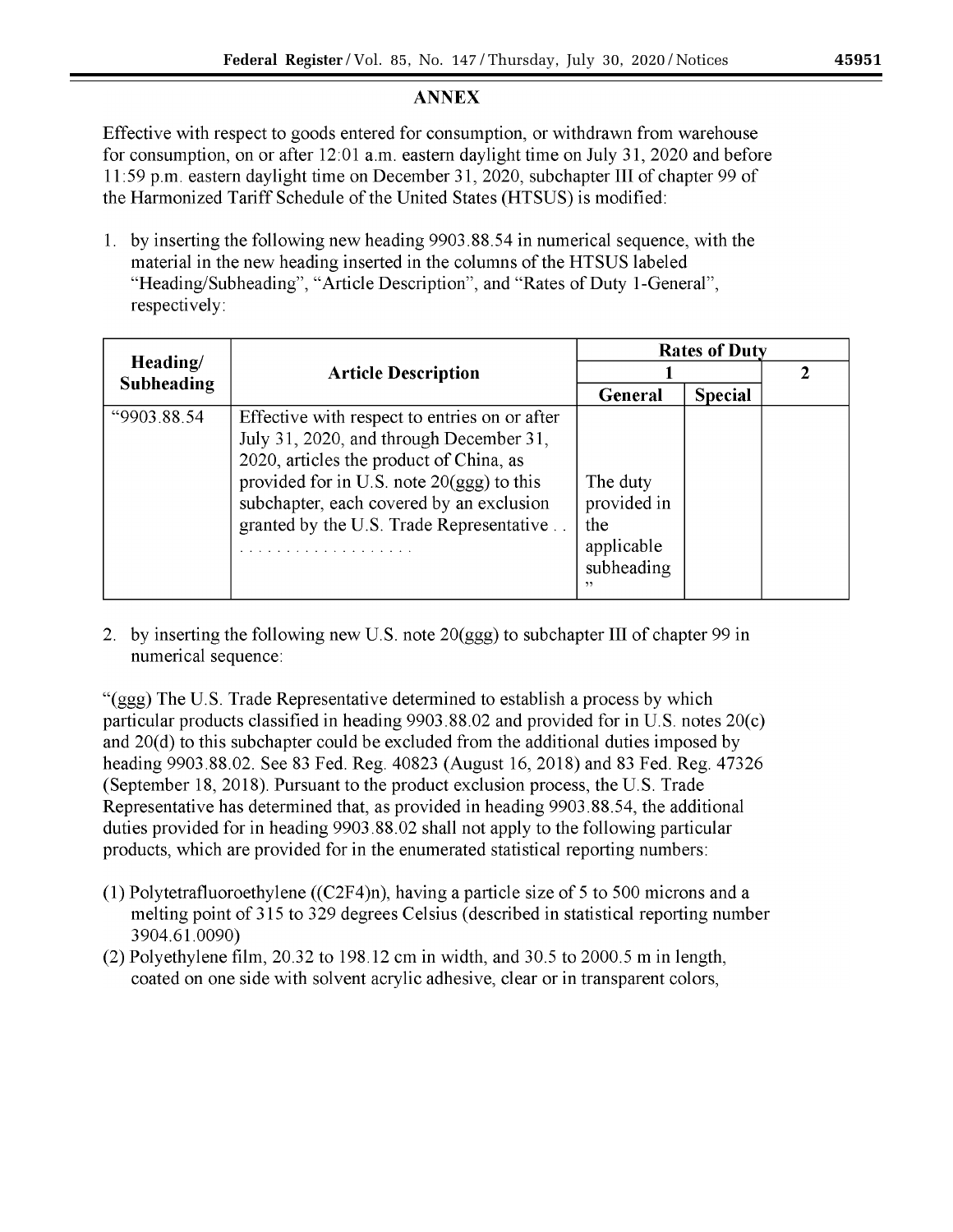whether or not printed, in rolls (described in statistical reporting number 3919.90.5060)

- (3) Rectangular sheets of high-density or low-density polyethylene, 111.75 cm to 215.9 cm in width, and 152.4 cm to 304.8 cm in length, with a sticker attached to mark the center of each sheet, of a kind used in hospital or surgery center operating rooms (described in statistical reporting number 3920.10.0000)
- (4) Gasoline or liquid propane (LP) engines each having a displacement of more than 2 liters but not more than 2.5 liters (described in statistical reporting number 8407.90.9010)
- (5) Dispensers of hand-cleaning or hand-sanitizing solutions, whether employing a manual pump or a proximity-detecting battery-operated pump, each article weighing not more than 3 kg (described in statistical reporting number 8424.89.9000)
- (6) Walk behind rotary tillers, electric powered, individually weighing less than 14 kg (described in statistical reporting number 8432.29.0060)
- (7) AC motors, of 18.65 W or more but not exceeding 37.5 W, each with attached actuators, crankshafts or gears (described in statistical reporting number 8501.10.6020)
- (8) Position or speed sensors for motor vehicle transmission systems, each valued not over \$12 (described in statistical reporting number 8543.70.4500)
- (9) Wheel speed sensors for anti-lock motor vehicle braking systems, each valued not over \$12 (described in statistical reporting number 8543.70.4500)
- (10) Apparatus using passive infrared detection sensors designed for turning lights on and off (described in statistical reporting number 8543.70.9960)
- (11) Liquid leak detectors (described in statistical reporting number 8543, 70, 9960)
- (12) Robots, programmable, measuring not more than 40 cm high by 22 cm wide by 27 em deep, incorporating an LCD display, camera and microphone but without "hands" (described in statistical reporting number 8543.70.9960)
- (13) Motorcycles (including mopeds), with reciprocating internal combustion piston engine of a cylinder capacity not exceeding 50 cc, valued not over \$500 each (described in statistical reporting number 8711.10.0000)
- (14) Digital clinical thermometers (described in statistical reporting number 9025.19.8040 prior to July 1, 2020; described in statistical reporting number 9025.19.8010 or 9025.19.8020 effective July 1, 2020)"
- 3. by amending the last sentence of the first paragraph of U.S. note  $20(c)$  to subchapter III of chapter 99 by:
- by deleting "or  $(3)$ " and by inserting " $(3)$ " in lieu thereof; and a.
- b. by inserting "; or (4) heading 9903.88.54 and U.S. note  $20(ggg)$  to subchapter III of chapter 99" after the phrase "U.S. note  $20(y)$  to subchapter III of chapter 99", where it appears at the end of the sentence.
- 4. by amending the first sentence of U.S. note 20(d) to subchapter III of chapter 99 by:
- a. by deleting "or  $(3)$ " and by inserting " $(3)$ " in lieu thereof; and